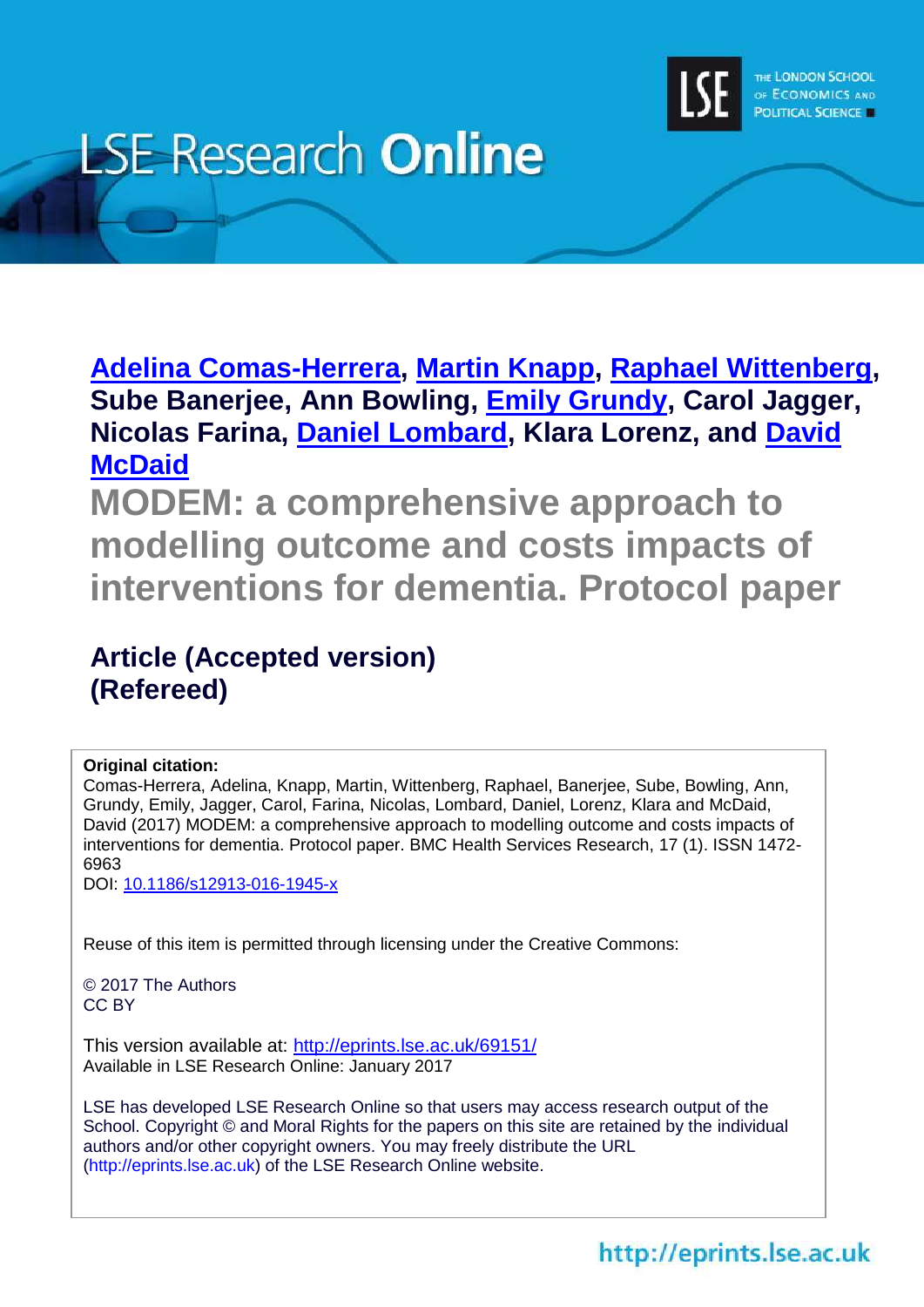# **STUDY PROTOCOL CONSUMING THE RESERVE ACCESS**



# MODEM: A comprehensive approach to modelling outcome and costs impacts of interventions for dementia. Protocol paper

Adelina Comas-Herrera<sup>1\*</sup>�[,](http://orcid.org/0000-0002-9860-9062) Martin Knapp<sup>1</sup>, Raphael Wittenberg<sup>1</sup>, Sube Banerjee<sup>2</sup>, Ann Bowling<sup>3</sup>, Emily Grundy<sup>4</sup> , Carol Jagger<sup>5</sup>, Nicolas Farina<sup>2</sup>, Daniel Lombard<sup>1</sup>, Klara Lorenz<sup>1</sup>, David McDaid<sup>1</sup> and On behalf of the MODEM Project group

# Abstract

**Background:** The MODEM project (A comprehensive approach to MODelling outcome and costs impacts of interventions for DEMentia) explores how changes in arrangements for the future treatment and care of people living with dementia, and support for family and other unpaid carers, could result in better outcomes and more efficient use of resources.

**Methods:** MODEM starts with a systematic mapping of the literature on effective and (potentially) cost-effective interventions in dementia care. Those findings, as well as data from a cohort, will then be used to model the quality of life and cost impacts of making these evidence-based interventions more widely available in England over the period from now to 2040. Modelling will use a suite of models, combining microsimulation and macrosimulation methods, modelling the costs and outcomes of care, both for an individual over the life-course from the point of dementia diagnosis, and for individuals and England as a whole in a particular year. Project outputs will include an online Dementia Evidence Toolkit, making evidence summaries and a literature database available free to anyone, papers in academic journals and other written outputs, and a MODEM Legacy Model, which will enable local commissioners of services to apply the model to their own populations.

**Discussion:** Modelling the effects of evidence-based cost-effective interventions and making this information widely available has the potential to improve the health and quality of life both of people with dementia and their carers, while ensuring that resources are used efficiently.

Keywords: Dementia, Costs, Outcomes, Treatments, Social care, Carers, Microsimulation model, Economics, Cost-effectiveness

# Background

There are currently around 835,000 people in the United Kingdom (UK) who have dementia [[1\]](#page-8-0), and an estimated 670,000 unpaid dementia carers, most of them family members [\[2](#page-8-0)]. If current rates of prevalence of dementia by age and gender remain unchanged, this number will grow to more than 1 million by 2021 and 2 million by 2051 as a consequence of population ageing [\[1\]](#page-8-0). Even if prevalence rates are declining slightly, as some recent

studies suggest [\[3](#page-8-0), [4](#page-8-0)] the numbers of people living with dementia will still increase nationally and globally, where it is projected that the number will grow from 46.8 million people today, to 131.5 million in 2050 [\[5](#page-8-0)].

If service models remain unchanged, the costs of treatment and care for people with dementia are likely to increase more rapidly than total prevalence over the same period, since care services are highly labourintensive and wage inflation usually runs ahead of other price increases. This will put considerable pressure on already stretched health and social care budgets and generate major increases in reliance on family carers. (We use the term 'family carers' in preference to 'unpaid'



© The Author(s). 2017 **Open Access** This article is distributed under the terms of the Creative Commons Attribution 4.0 International License [\(http://creativecommons.org/licenses/by/4.0/](http://creativecommons.org/licenses/by/4.0/)), which permits unrestricted use, distribution, and reproduction in any medium, provided you give appropriate credit to the original author(s) and the source, provide a link to the Creative Commons license, and indicate if changes were made. The Creative Commons Public Domain Dedication waiver [\(http://creativecommons.org/publicdomain/zero/1.0/](http://creativecommons.org/publicdomain/zero/1.0/)) applies to the data made available in this article, unless otherwise stated.

<sup>\*</sup> Correspondence: [a.comas@lse.ac.uk](mailto:a.comas@lse.ac.uk) <sup>1</sup>

<sup>&</sup>lt;sup>1</sup> Personal Social Services Research Unit, London School of Economics and Political Science, London, UK

Full list of author information is available at the end of the article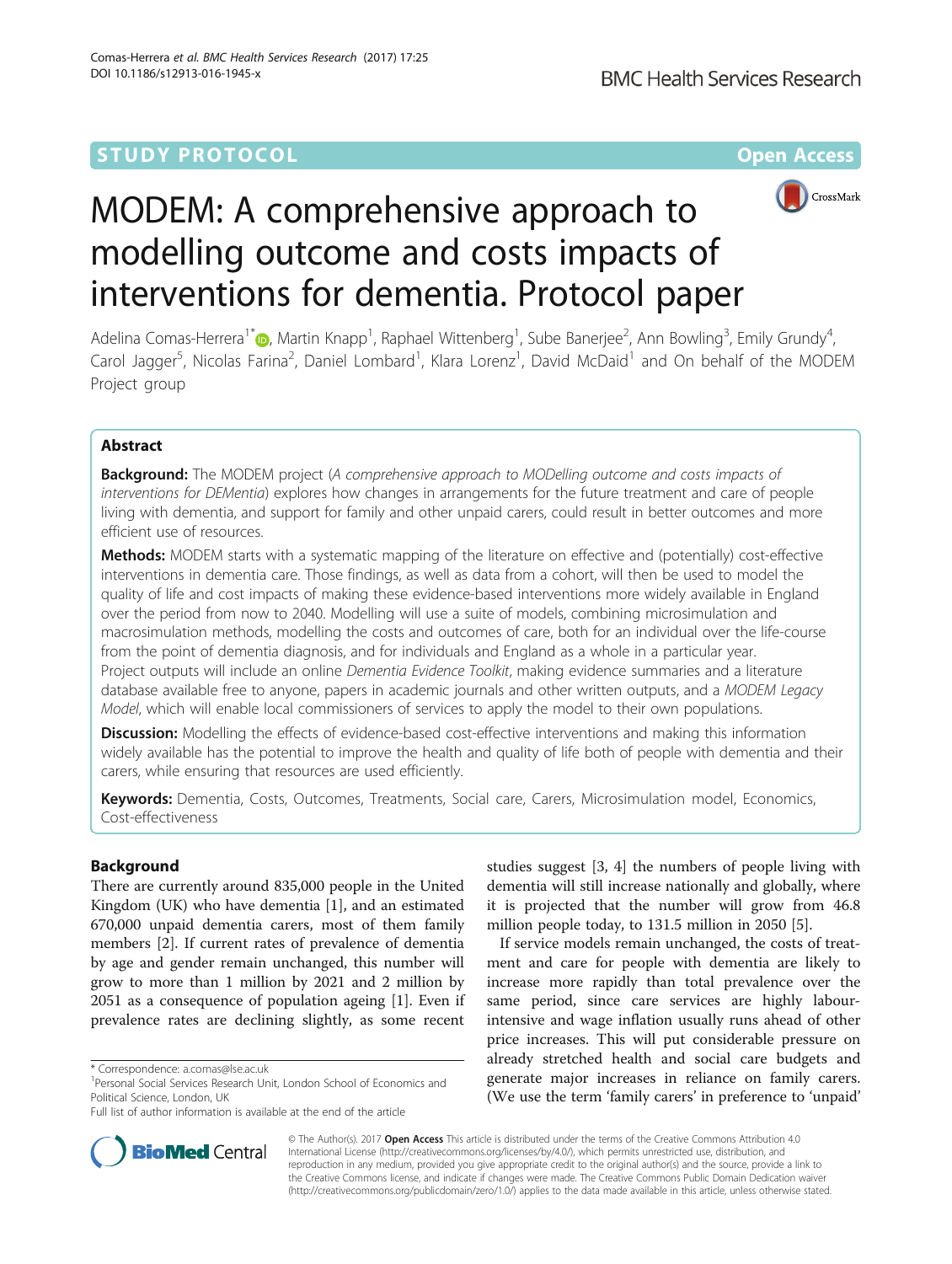or 'informal' carers as neither of the latter terms is fully accurate; most carers of people with dementia in England are family members and our reference group have expressed a preference for this term.)

The MODEM project (A comprehensive approach to MODelling outcome and costs impacts of interventions for DEMentia) explores how changes in arrangements for the future treatment and care of people with dementia, and support for carers, could result in better outcomes and more efficient use of resources. To do this, the MODEM team is reviewing international evidence on effective and (potentially) cost-effective interventions in dementia care, and then using those findings, with analyses of existing and new cohort data, to model the quality of life and cost impacts of making these interventions more widely available in England over the period from now to 2040. The MODEM project began in 2014 and runs until February 2018. It is funded by the UK Economic and Social Research Council (ESRC) and the National Institute for Health Research (NIHR).

#### Conceptual framework

Conceptually, the project is rooted in the 'disablement process' model and the 'production of welfare' framework.

The 'disablement process' model, proposed by Verbrugge and Jette [\[6](#page-8-0)], builds on previous models developed by the World Health Organization (WHO) and others. It conceptualises the ways in which needs for long‐term care arise (from pathology to impairments in specific body systems which lead to restrictions in basic physical and mental actions, and finally to disability), as well as how and at what stages individual risk factors and environmental factors might influence this process. Similarly, the International Classification of Functioning, Disability and Health (ICF) describes decreases in function as the complex and dynamic interaction of health conditions (pathology) with extra- and intra-individual factors acting to mitigate or exacerbate the process [\[7\]](#page-8-0). However, where the endpoint of the Verbrugge and Jette model was disablement, the ICF outline includes participation in society as the ultimate goal to attain. In addition, the more linear pathway from disease to disability in the Verbrugge and Jette model has been loosened.

At each stage of the disablement process (in this model) there are potential opportunities to halt or even reverse the process. These include altering individual risk factors for chronic conditions (e.g. through changes in lifestyle, such as smoking and exercise) or implementing improvements in the management of chronic conditions. The consequences of functional limitations associated with disability can also sometimes be reduced through aids and adaptations, information and communication technology, occupational therapy, suitable housing or relevant changes in the wider environment.

Once needs have emerged, we use the 'production of welfare' framework [\[8](#page-8-0), [9\]](#page-8-0) to capture the potential relationships between needs, resources and outcomes. This framework has underpinned much of the work of the Personal Social Services Research Unit (PSSRU) in social care, mental health and other areas over a 40-year period. The framework represents a simplification of the multifarious links between budgets, staff and other 'inputs' (and their associated costs), the services that are produced, the 'non-resource' influences on what services can achieve (such as personal resilience and staff attitudes) and the health and wellbeing outcomes that potentially result for people with dementia, their families and relevant others.

#### Project aims and objectives

The MODEM project aims to generate new evidence to inform policy and practice to better and more efficiently meet needs, promote health and wellbeing for people with dementia and their family and other carers.

The project objectives are to:

- 1. Build a comprehensive conceptual, integrated framework that covers impacts of dementia on cognition, functioning and behaviour, responses from carers, responses from health and social care systems, the effectiveness and resource impacts of these interventions, and the potential long-term funding implications;
- 2. Develop a suite of linked quantitative models, employing both microsimulation and macrosimulation techniques, to project future numbers of people with dementia, their dependency and other needs, comorbidities, levels of unpaid and formal care and associated expenditure;
- 3. To estimate typical life-time costs of dementia, under varying assumptions about risk factors, patterns of care and support, and preferences;
- 4. Review the literature for evidence on interventions that could delay onset, slow deterioration in cognition, functioning or behaviour, or reduce their adverse impacts on health wellbeing, both for people with dementia and carers, and also evidence on costs;
- 5. Gather evidence on the lives of people with dementia and their carers by collecting primary data from a new cohort, by conducting qualitative interviews and focus groups, and by examining data from previous trials and observational studies;
- 6. Use the evidence from objectives 4 and 5, in combination with the micro- and macro-simulation models, to produce projections to 2040 of the numbers of older people with dementia in England, their needs for care and support, and associated public and private expenditure, together with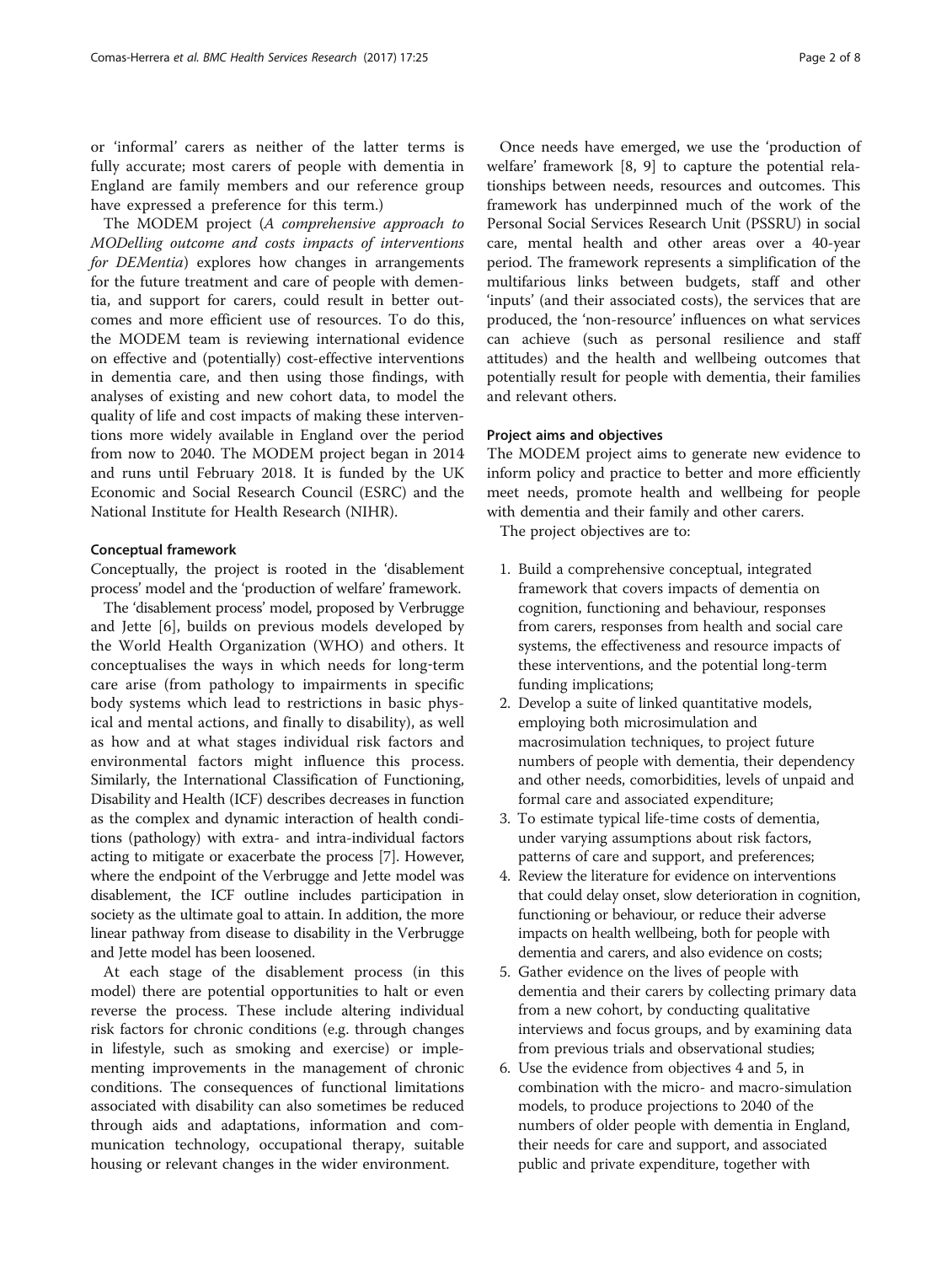projected outcomes and costs of a range of interventions to prevent or delay dementia incidence, slow symptom development, provide treatment and care, and support carers;

- 7. Develop a Dementia Evidence Toolkit to make available evidence summaries of the effectiveness and cost-effectiveness of dementia care and treatment interventions and a searchable bibliographic database; and
- 8. Develop a publicly available web-tool (MODEM Legacy Model) to enable service commissioners, providers, advocacy groups, individuals and families to access the findings and outputs of the project, and to make their own projections of expected needs for care and support, outcomes and costs.

### **Methods**

#### Over-arching research strategy

We first provide an over-arching summary of the interconnected activities of the project, and then describe each of the main elements in more detail.

We are engaging with people living with dementia, carers and others at all stages of the project. We are starting by examining extant data to understand the links between the characteristics of individuals and families, their dementia-related and other needs for care and support, and the services and treatments that could be available to them. We are then looking at the effects of care, support and treatments on outcomes for individuals and carers - how those interventions can improve their health and wellbeing - and also on the costs of support.

We will use this information, as well as specially collected data from a cohort, to make projections of how many people there will be with dementia in England over the period to 2040, the family or other unpaid support they are likely to have available, and the costs to provide care services for them. Second, we are examining whether there are better ways to support people with dementia and their carers by making evidence-based forms of care and treatment more widely available. We are relying on previous evaluations of these interventions to demonstrate the effects on health and wellbeing, and on costs. We are potentially including a wide set of interventions, including medication, cognitive stimulation and other therapies, exercise programmes, nutrition advice, telecare, case management, community initiatives, respite and training for carers.

We are also collecting primary data from a new cohort 300 people with dementia and their carers at two points of time, 12 months apart. We are not testing any interventions with these people; rather, we are collecting information to allow an analysis of the relationship between measures (i.e. 'cross-walking') and to fill gaps in available evidence. We are additionally conducting qualitative interviews and focus groups to gain further 'experiential' evidence.

A range of quantitative methods will be used, including dynamic micro-simulation projection modelling, to understand the disabling consequences of dementia, and a series of care pathways models to show how evidencebased interventions can influence outcomes, service use and costs. A life-time costs model will generate estimates of the overall costs of the care pathway for each intervention, and a macro-simulation projection model will generate estimates of long-term care needs and costs to 2040.

Our final task will be to create a 'MODEM legacy model' to allow commissioners, providers, individuals and advocacy groups to make their own projections of needs, outcomes and costs using our estimates.

#### Involving people with dementia, carers and other stakeholders

The project benefits from the regular input of key stakeholders, including members of our overarching Advisory Group, our Reference Group of people with dementia, carers and service providers, and our Impact Advisory Group (chief executives and public policy leads). The research team is building on existing links with key central government departments in England (e.g. Health, Communities and Local Government, Work and Pensions, and Treasury), third sector organisations (e.g. Alzheimer's Society, Alzheimer's Research UK, Carers UK), National Health Service (NHS) England and Public Health England, and local councils and their umbrella bodies (the Association of Directors of Adult Social Services, Local Government Association).

#### Mapping the literature and conducting evidence reviews

A systematic mapping of relevant literature will be conducted with the aim of identifying interventions that can prevent or delay dementia onset, reduce symptom severity and/or improve quality of life of people with dementia and/or family and other carers.

We are first identifying previously published systematic reviews and meta‐analyses and then searching for papers that have not been included in previous systematic reviews (for example, because they have been published more recently). We will also identify relevant literature in areas that have not been covered by previous reviews, carrying out our own new reviews where there are gaps.

Our careful consideration of the available evidence will inform the selection of interventions to be modelled later in the project.

The review of evidence should be of value in its own right as it will identify areas in which there is strong existing evidence, as well as where there has been little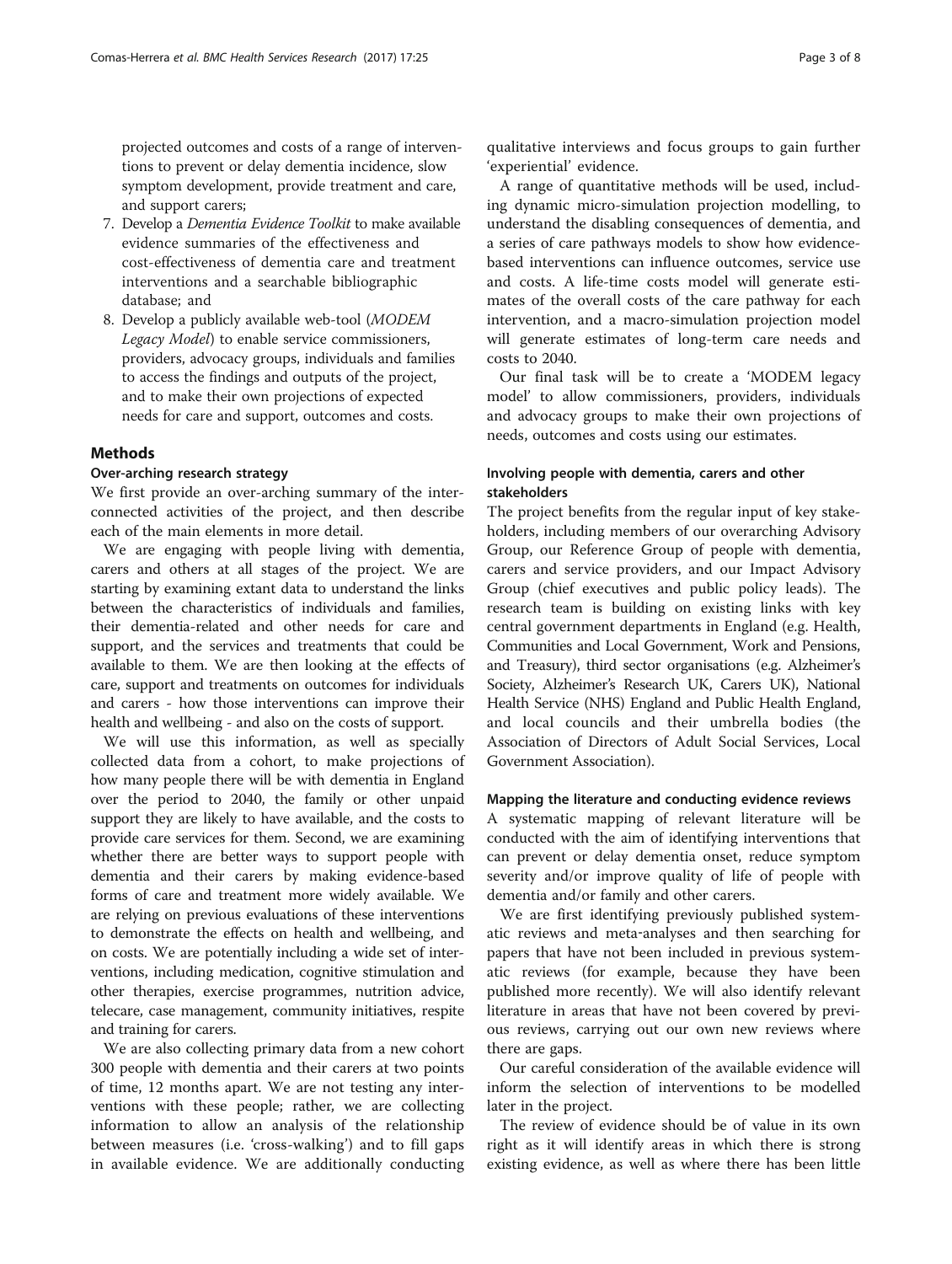research undertaken and interventions for which there is insufficient evidence. Some of the outputs from the evidence review, a coded bibliographic database and a set of evidence summaries written in non-technical language, will be made publicly available through a website, the Dementia Evidence Toolkit, so that people with dementia, carers, care providers, commissioners, researchers and others can access the resources.

It is expected that the review process will also draw out the implications of using different research methods for the usability of evidence in modelling and in commissioning.

#### Modelling future numbers of people with dementia and their carers, costs and outcomes

The core of the project involves the development of a suite of linked quantitative models, using micro- and macro-simulation, to project future numbers of people with dementia, unpaid and formal care and associated expenditure, and to estimate typical life-time costs of dementia. The projections will be based on assumptions about risk factors, patterns of care and support, and individual preferences.

#### Macrosimulation model

We are developing a macro-simulation model to produce overall projections of future numbers of people with dementia and future expenditures on their treatment and care. It will take as inputs the outputs of the microsimulation and interventions models described below. This model builds on previous cognitive impairment and long-term care models developed at PSSRU [[10, 11\]](#page-8-0). It projects future use of care and associated costs and quality of life of people with dementia and carers.

A key feature of this new model is that it will differentiate between groups of people with dementia by severity of cognitive impairment and physical disability, and it will 'assign' packages of care to people with dementia based on their characteristics including severity of condition and comorbidities. The model will use data from the latest MRC Cognitive Function and Ageing Study (CFAS II) [[12](#page-8-0)], the English Longitudinal Study of Ageing (ELSA) [[13](#page-8-0)], official data from the Health and Social Care Information Centre, the baseline data of various trials of interventions for people with dementia (see below) and new data collected as part of this study (the cohort study described above).

#### Microsimulation epidemiological model

A micro-simulation population model (MicSIMPOP) is being developed to examine the health and associated care needs of the English population over the coming decades, and the impact of interventions for risk factor reduction, disease prevention and treatments that slow down progression to disease (including dementia) and disability. This is a more comprehensive, up-to-date version of a previous macro-simulation population model (SIMPOP) [\[14\]](#page-8-0).

The model will be based on longitudinal data from Understanding Society (adults 35 years and over in community dwellings [[15](#page-8-0)]), ELSA (adults aged 50 years and over in community dwellings) and the new CFAS II cohort (adults 65 years and over, including those in institutions). These three datasets, suitably weighted, will allow inferences to be made for the older English population (65 years and over) to 2040. Baseline characteristics generated on these individuals will be of three types: socio-demographic (differentiated by the following variables: age, gender, living arrangements, marital status, education, retirement status); lifestyle behaviours (smoking, alcohol consumption, physical activity, body mass index, social engagement); and diseases (cognitive impairment/dementia, coronary heart disease, stroke, hypertension, diabetes, respiratory disease, arthritis, cancer) as well as geriatric conditions (hearing and vision impairment). Mortality rates from the most recent population projections will be applied by age and gender. The outcome variable will be disability measured by the interval of need scale [\[16](#page-8-0)], which categorises people on the basis of Activities of Daily Living/Instrumental Activities of Daily Living in terms of the intensity of care required.

The primary output will be tabulations of disability by age and gender in the presence of cognitive impairment/ dementia and any other diseases which will be used as inputs to the macro-simulation framework model described earlier. The issue of co-morbidity will become crucial when determining the types of care packages required, and their cost. For other conditions, known trends in disease risk factor prevalence will be incorporated, such as smoking and obesity, as well as changes in socio-demographic variables (education, marital status, living circumstances). We will use bootstrapping to provide measures of uncertainty around estimates; the work will also include individual biographies to feed into the life-time costs model as well as calculation of disabilityfree life expectancy to allow exploration of the likelihood of compression or expansion of disability given different health scenarios.

#### Intervention modelling

The impact of interventions in dementia care, particularly the impacts on costs and outcomes of care for particular groups of people with dementia and for their family and other carers, will be modelled using intervention-specific models. The degree of sophistication of the models will vary depending on the nature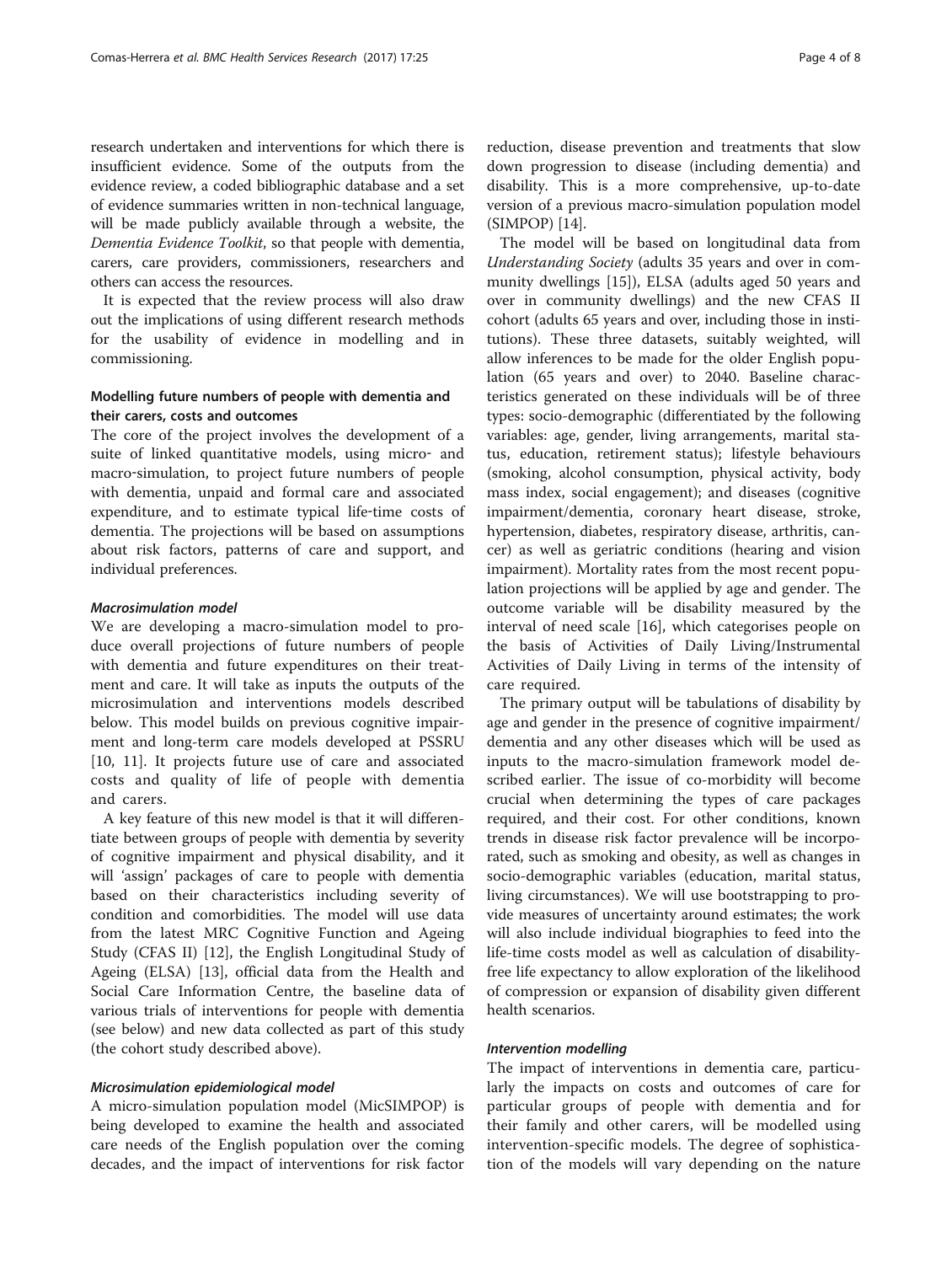of the impacts of different interventions and the type of evidence available on them. We envisage that some of the models may be simple decision models, while we expect to be able to carry out microsimulation analyses for other interventions. The outcomes of interventions modelling will be integrated into the macro-simulation model to produce national-level projections of changes in costs and quality of life arising from their wider adoption.

We will model only one intervention at a time, except in cases where we have evidence of combinations of interventions being evaluated together, such as maintenance cognitive stimulation therapy and donezepil [[17, 18](#page-8-0)]. This is because we are not able to assess the 'additive' impact of different interventions unless they have already been evaluated in combination.

The choice of interventions included in this modelling will be influenced by what we find from our evidence reviews (described earlier), by what data we can access (either directly on those interventions or by parameter estimation in simulation models) and by the views of experts in the field.

#### Lifetime model

We are also developing a 'lifetime' model to examine the individual costs of dementia over a lifetime, and the impact on quality of life. This model considers the average duration of dementia from onset (i.e. the time at which it could first be diagnosed) to end of life. This duration is divided between periods of mild, moderate and severe dementia, and between residence in the community and in a care home. Costs of care appropriate to the severity of cognitive impairment and the type of care are attached to each month of the dementia pathway, and costs are then aggregated over the whole duration with dementia.

#### Data sources

As there is no single dataset that has all the data we need for the modelling, we will bring together data from a variety of sources. As we have already described, the epidemiological model will draw upon data from three major longitudinal studies: Understanding Society, ELSA and CFAS II, this being the first time that these three studies have been combined. We also use data from ELSA and the Health Survey of England (HSE) to complement the information on use of care services and unpaid care at national level.

For our intervention models, we will carry out detailed modelling of the impact of interventions on costs and outcomes using individual-level baseline or 'usual care' group data from a number of recently completed or ongoing dementia trials in the UK (details available on request). In this way we can understand the relationships between particular patterns of needs (e.g. cognitive

impairment, behaviour, functional disability), individual characteristics (e.g. age, gender, co-morbidities) and circumstances (e.g. living alone, socioeconomic status) of the person with dementia and their carers.

#### Primary data collection

Since our models will combine data from various population surveys, clinical trials and observational studies, we need to be able to combine and compare different measures of the same underlying domains (e.g. cognition, carer impact or quality of life). We are able to use trial' data to explore associations between two or more different measures of the same domain, but these only provide some of the information we need. We are therefore collecting primary data from a cohort of people with dementia and carers.

In face-to-face interviews, we ask 300 dyads of people with a diagnosis of dementia and their carers to complete a selection of overlapping measures of need, care use and outcomes. Analysis of the resulting data enables us to 'cross-walk' between the different measures and studies. In addition the dataset will provide valuable information in its own right. For example, we use an adapted version of the Client Service Receipt Inventory (CSRI) [\[19\]](#page-8-0) so that, as well as gathering information on use of services by people with dementia and support from family and other carers, evidence can be built up on some key associations (such as carer age and gender, and their links to carer wellbeing).

Individuals included in this cohort study have been identified from the clinical populations served by the Sussex Partnership NHS Foundation Trust with support for recruitment through the Join Dementia Research initiative funded by the Department of Health and delivered in partnership with the National Institute for Health Research, Alzheimer Scotland, Alzheimer's Research UK and the Alzheimer's Society. Participants are drawn from East and West Sussex and Brighton and Hove, a population of 500,000 older adults, which includes an estimated 30,000 people with dementia; similar to the national population except with respect to deprivation and ethnicity (although it is unlikely this will have a major bearing on the cross-walking of parameters). People with dementia involved in the study all have a clinical diagnosis of dementia, established using ICD‐10 criteria. The cohort is being stratified by dementia severity, with 100 people with mild dementia (i.e. scoring 20+ on the standardised Mini‐Mental State Examination (sMMSE) [[20\]](#page-8-0)), 100 people with moderate dementia (scoring 10–19) and 100 people with severe dementia (scoring 0–9). A sample of 300 subjects gives sufficient precision to generate the insights we need into relationships between variables.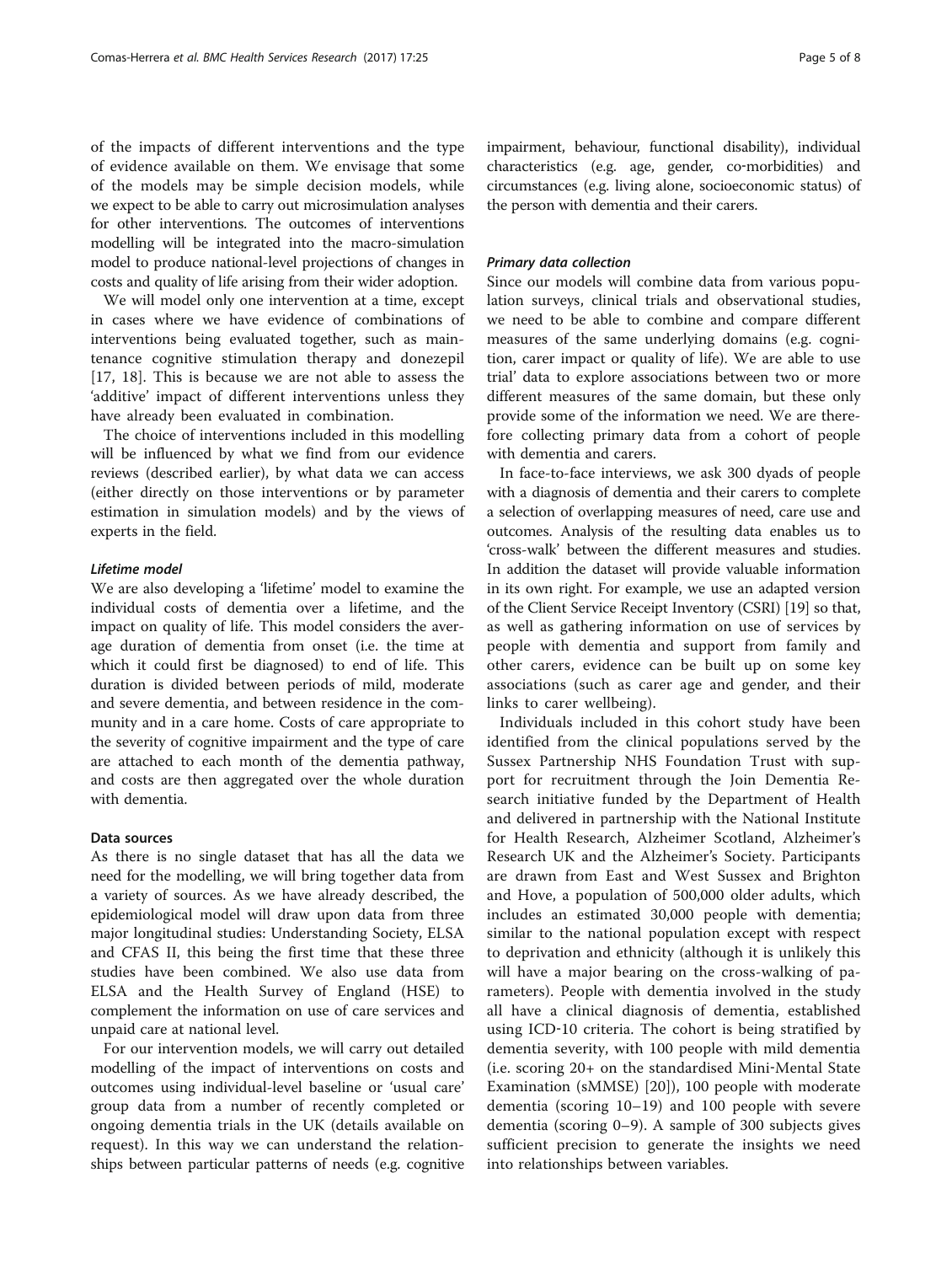People with dementia and their carers are being interviewed at baseline and 52 weeks later in either the clinic that they usually attend or in their own home. Interviews are designed to minimise respondent burden while still collecting comprehensive data. Data collection is split between people with dementia and carers, who are interviewed simultaneously by researchers operating in pairs. Individuals are sent a written invitation to take part in the study by their clinical team; this is followed up by telephone contact to arrange a home or clinic visit. At the first meeting the researchers assess capacity and obtain appropriate consents; if consent is given, the people with dementia and their main family carer are interviewed.

#### Analysing relationships between characteristics, needs, resources and outcomes

A key part of the project involves gaining a better understanding of the relationship between the individual characteristics and circumstances of both people with dementia and unpaid carers, their needs, resources, and how these relationships are likely to affect the outcomes of interventions. We are using both quantitative and qualitative methods to understand these relationships, which will provide the key parameters for the models. We are focussing in particular on the following areas.

Relationships between personal characteristics, need factors, use of paid and unpaid care and quality of life Using as a framework the 'production of welfare' approach, we are analysing a number of datasets to understand better the relationships between personal characteristics such as age, gender, household type, education, severity and type of care needs, the use of family and paid care, and the quality of life of people with dementia and their carers. Multivariate analyses will provide us with parameters that will be used in the simulation models (see above).

Social interaction and participation over the life‐course Factors associated with cognitive ability and dementia include age, gender, education, socioeconomic status, and smoking [[21\]](#page-8-0). There is also growing awareness of the protective or buffering effect of social participation, while indicators of social isolation are risk factors for cognitive decline [[22, 23\]](#page-8-0). This may reflect both effects of social interaction on cognition and effects of social resources on coping strategies adopted in the face of impairment, as proposed in the theoretical models of selection, optimisation and compensation [[24\]](#page-8-0). As children are an important source of social support for older people, we have investigated whether fertility histories are associated with social participation and with cognitive function in later life [\[25\]](#page-8-0). Results suggest disadvantages for childless older people, even after taking into

account socio-economic status, health-related behaviours and social contacts. We are undertaking further work on possible direct or indirect effects of long-term social interaction on cognitive functioning in early and later old age. We are also examining the effect of accumulated social support networks on formal helpseeking and receipt of services, among those with cognitive impairment.

'Cognitive reserve' is a widely used construct to explain how, in the face of neurodegenerative changes similar in nature and extent, individuals vary in their severity of cognitive ageing and clinical dementia [\[26](#page-8-0)]. People with high reserves may have increased capacity for continued learning and adaptation, despite agerelated changes. Data on cognitive functioning are taken from the National Child Development Study (NCDS) and ELSA [\[27](#page-8-0)]; both used the same measure at key waves (age 50 for NCDS (and educational performance indicators up to age 16); ages 50 and above from Waves 1–5 of ELSA). They also include measures of social networks, support and, in the case of ELSA, service use. Social interaction is defined in terms of contacts with social network members, and includes size, type, and support; social participation is defined by engagement in social and leisure activities, including physical activity.

The wellbeing of family carers: investigating gender and relational differences A PhD studentship attached to MODEM (held by KL) is investigating the influence of age and gender on the wellbeing of male and female family carers of people with dementia, distinguishing those of the same and next generation. The two core research questions are:

- Are there measurable differences in the wellbeing of male and female family carers for people with dementia of the same and next generation?
- Does the wellbeing of unpaid carers for people with dementia differ from the general British population?

To answer this research question, data from three sources will be pooled and analysed: the StrAtegies for RelaTives study (START) [\[28](#page-8-0)], the Support at Home: Interventions to Enhance Life in Dementia: Carer Supporter Programme — Remembering Yesterday Caring Today (SHIELD CSP RYCT) [[29\]](#page-8-0) and data from the MODEM cohort described above. All three studies share important variables on carer characteristics, standardised measures for carer wellbeing, as well as some important variables related to the person with dementia.

The second part of this PhD work focuses on the qualitative aspects of how men and women of different ages experience the provision of unpaid dementia care and construct wellbeing. In-depth interviews are being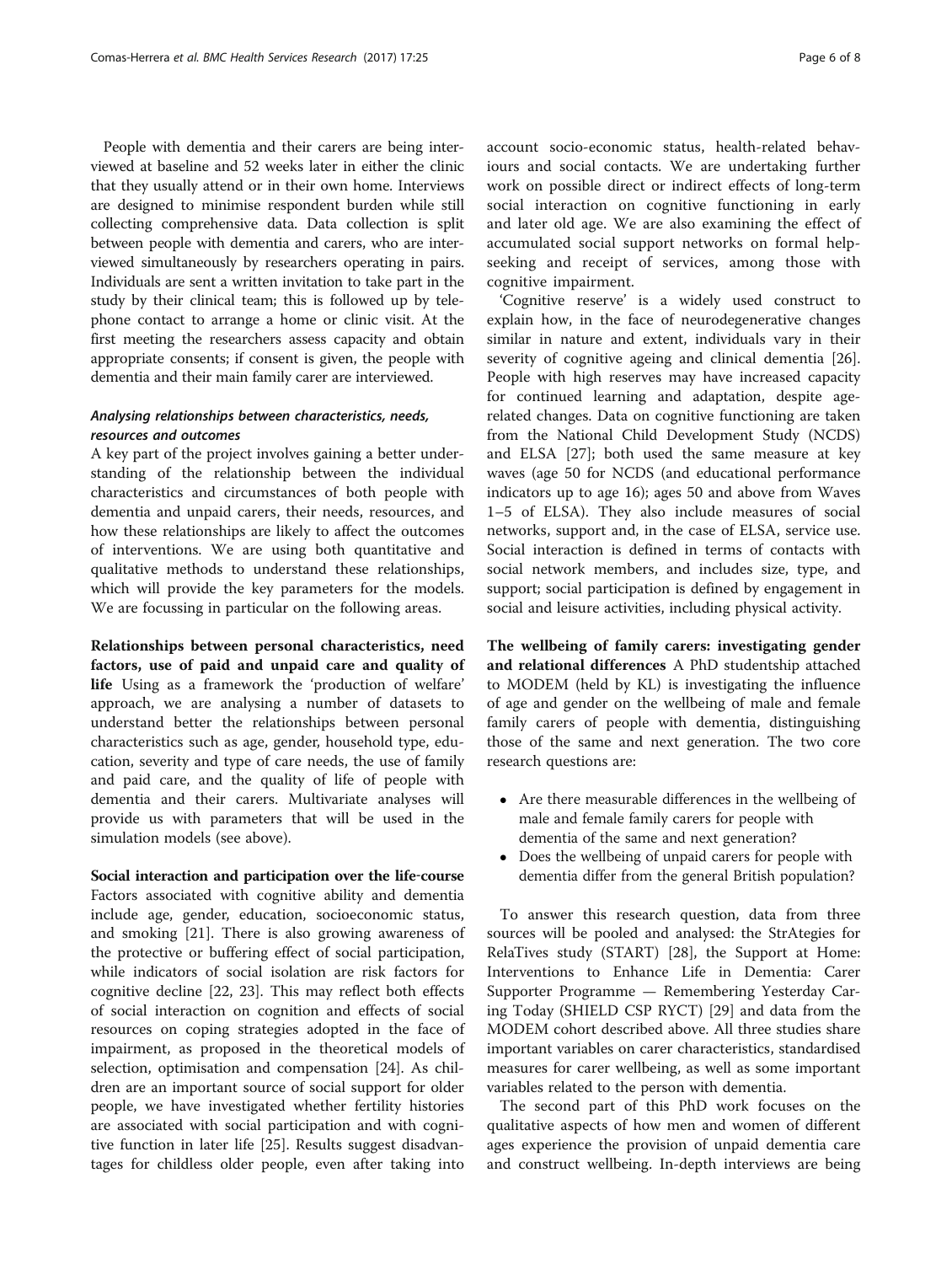conducted with participants of the MODEM cohort study. Thematic analysis will be used to analyse the data.

The third part investigates the costs incurred by family carers. For this an amended form of the Resource Utilization in Dementia (RUD) instrument [\[30](#page-8-0)] is being collected as part of the MODEM cohort study. The study aims to analyse whether there are differences in costs by gender and relationship to the care recipient.

Understanding the experiences of people with dementia and their carers Interactive focus group settings will provide opportunities for people with dementia and family carers to discuss their attitudes, beliefs and experiences with others. The discussions will be based on issues emerging from the modelling and cohort survey, with potential participants to be recruited through voluntary sector organisations for people with dementia and carers, and the team's existing contacts. The groups will help provide insights and understandings for interpreting quantitative findings, including carers' experiences of the processes of accessing dementia‐related services.

Group discussions have potential advantages over individual interviews for people with cognitive impairments, including enhanced quality of interaction, reduced pressure on individuals to respond, mutual support, and that shared experiences can trigger ideas and memories.

Using skilled facilitators with experience of working with people with dementia has been found to be important, especially in giving prompts to move people on to new areas of discussion and to avoid leading anyone with answers.

We will set up four focus groups of eight people each with dementia of mild severity, and four separate groups of eight carers each (held at same venues, at the same times), at key points within the project to aid interpretation of modelling and quantitative analyses.

#### MODEM Legacy model

The final objective of the study is to develop a legacy model, to enable stakeholders to access the findings and outputs of the project, and make their own local projections of expected outcomes and costs by entering data relevant to local needs. This will be publicly available on the World Wide Web, and is aimed at service commissioners, policy makers, providers, advocacy groups, and individuals and families affected by dementia. It will enable high-level planning of services and will allow commissioners and providers to explore the implications of demand for services and associated costs, based on varying assumptions of prevalence rates of dementia in the future and patterns of care. It will be user‐friendly, with an easy-to operate 'front end' and accessible user guide. We will consult people with dementia, family carers and representatives of the NHS, local authorities and voluntary sector organisations in our planning of the legacy model.

#### **Discussion**

Dementia has enormous impacts on the health and quality of life for people with the condition, their families and other people who care for them. Many people with dementia need care in many areas of their lives, and use a range of health and social care services, as well as getting support from their family carers. As the symptoms of dementia worsen, some people will need to move into care homes. The costs of care and support can therefore be high. As the English population ages over the coming decades, so the number of people with dementia will increase considerably. This poses a potentially major challenge for health and care systems that are already very stretched: how can we ensure a good quality of life for people with dementia and their carers at a cost that is considered by society to be affordable?

The MODEM project is using a range of interconnected methods to feed new evidence into this national debate about how to respond to the challenge of dementia. We are developing a comprehensive, integrated set of quantitative models to estimate current and future needs, and the outcomes and costs of interventions aimed at meeting them, taking into account the complexity of individuals' lives. We are collecting rich qualitative data to help us interpret the associations in those models. And we are then simulating the impacts of interventions for which there is robust or promising evidence from completed or on-going trials or other studies.

#### Abbreviations

CFAS II: Cognitive function and ageing study; CSRI: Client service receipt inventory; ELSA: English longitudinal study of ageing; ESRC: Economic and social research council; HSE: Health survey of england; ICF: International classification of functioning, disability and health; MicSIMPOP: Micro-SIMulation POPulation model; MODEM: MODelling outcome and costs impacts of interventions for DEMentia.; NCDS: National child development study; NHS: National health service; NIHR: National institute for health research; PSSRU: Personal social services research unit; RUD: Resource utilization in dementia; SHIELD CSP RYCT: Carer supporter programme — remembering yesterday caring today; SIMPOP: Macro-SIMulation POPulation model; sMMSE: Standardised mini‐mental state examination; START: StrAtegies for RelaTives study; UK: United Kingdom; WHO: World Health Organization

#### Acknowledgements

The full MODEM project team are: Bayo Adelaja, Mauricio Avendano, Sally-Marie Bamford, Sube Banerjee, Sharne Berwald, Ann Bowling, Clare Burgon, Elizabeth Bustard, Adelina Comas-Herrera, Margaret Dangoor, Josie Dixon, Nicolas Farina, Sally Greengross, Emily Grundy, Bo Hu, Carol Jagger, Martin Knapp, Derek King, Andrew Kingston, Daniel Lombard, Klara Lorenz, David McDaid, A-La Park, Jitka Pikhartova, Amritpal Rehill, Raphael Wittenberg. The authors thank the people with dementia and their carers who have kindly agreed to participate in those parts of the MODEM project that involve primary data collection, and the members of the project's Advisory and Reference Groups for their advice and support. The support of the Economic and Social Research Council (ESRC) and National Institute for Health Research (NIHR) is gratefully acknowledged.